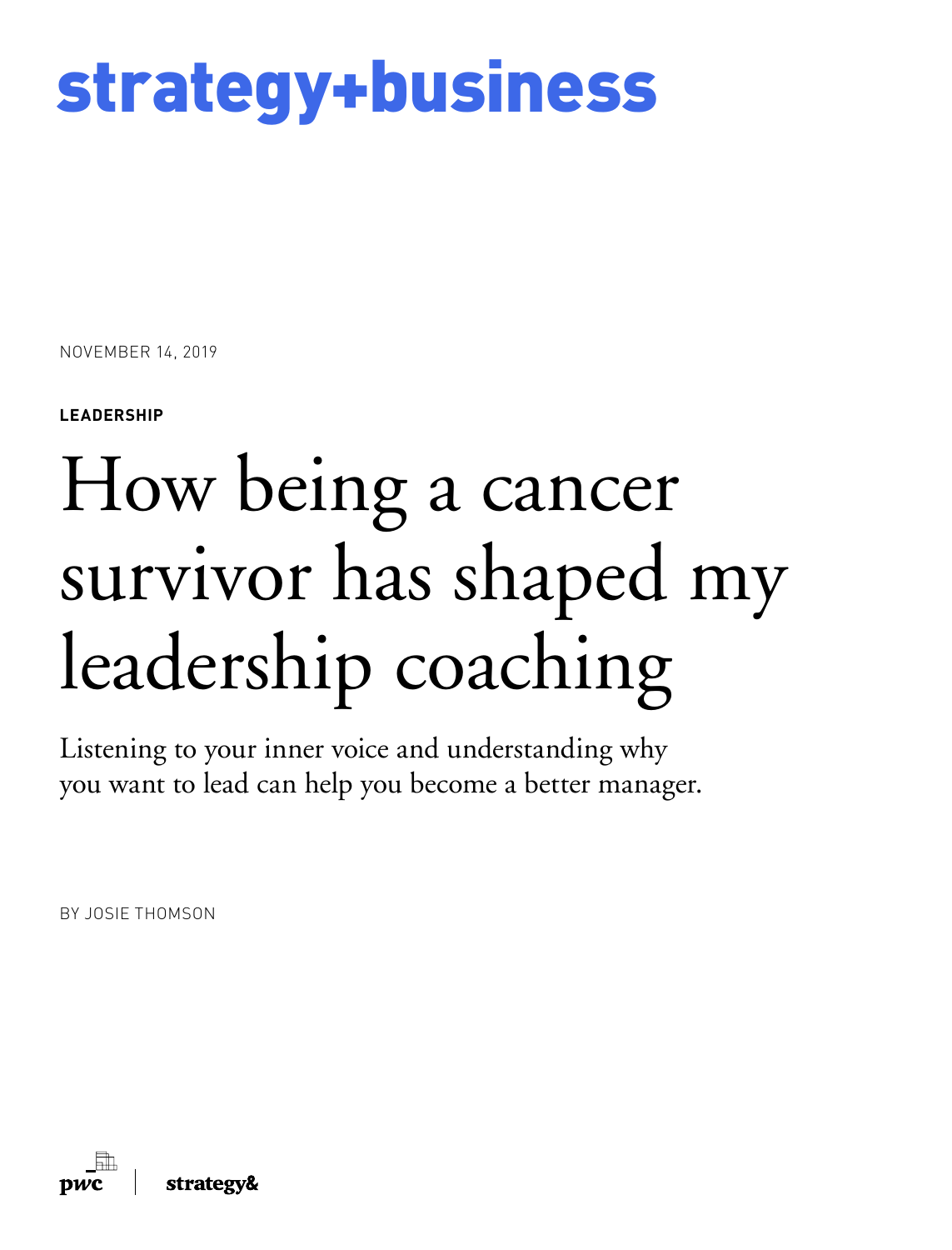#### **Josie Thomson**

*josie@josiethomson.com* is an executive coach based in Brisbane, Australia, who has pioneered the use of neuroscience principles in working with business leaders.

**I look at leadership as a calling.** When I think of the people I know who have genuinely moved an organization or a group forward, they all have one thing in common: Their role is not just a job for them. It's an expression of their true self. They wear no mask at work; they don't pretend to be anyone other than themselves. They consistently express authority and command, but as much over themselves as over anyone else, and always with the intent of contributing to a greater good. This is leadership as service.

This orientation affects how these people think, how they behave, and what they do every day. Most of us who aspire to be great leaders have this orientation in mind. Yes, we want to be successful and have impact, but we primarily want our impact to be lasting and positive. It isn't always easy to figure out how to do this. It requires cultivating internal disciplines that manifest themselves in the way every decision is made.

In my own professional life, I have spent the last 20 years helping people in leadership roles cultivate these internal disciplines so that they may become transformational leaders themselves. I draw heavily on two bodies of knowledge: formal study of the neuroscience of leadership, and my experience as a two-time survivor of late-stage cancer.

Neuroscience enables me to help people understand how the brain works and strengthen their leadership capabilities. We focus on what I call high-ground thinking, which uses a specific part of the brain for complex thinking, rather than the low-ground thinking, which uses the part of the brain that encourages expedience and short-termism. Some neuroscience research shows it is possible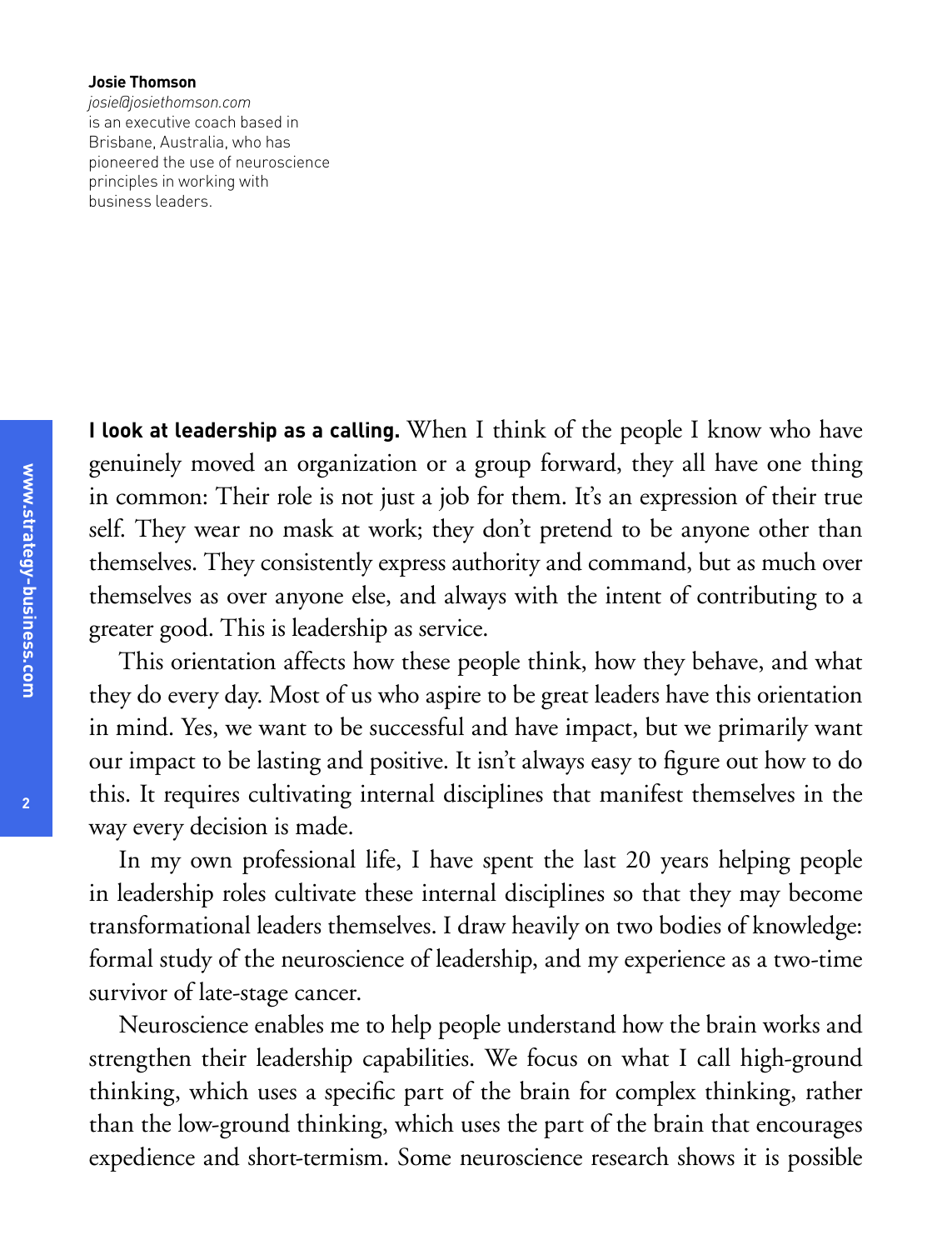# The insights I've had as a cancer survivor are very personal, yet also extremely relevant to leadership.

to "train" the brain to think through problems in a more profound way using high-ground thinking. I have coauthored a book on this, *[The Wise Advocate:](http://cup.columbia.edu/book/the-wise-advocate/9780231178044) [The Inner Voice of Strategic Leadership](http://cup.columbia.edu/book/the-wise-advocate/9780231178044)*, with Jeffrey Schwartz, a research psychiatrist, and Art Kleiner, editor-in-chief of *strategy*+*business*. The title of the book comes from the locus of mental activity, often experienced as an inner voice, that is more accessible with high-ground thinking. It gives people the calm courage, clarity, and capability to overcome even the most difficult challenges.

The insights I've had as a cancer survivor are very personal, yet also extremely relevant to leadership. Anyone facing a life-threatening experience is confronted with a profound choice in the way they respond: either with bitterness and despair, wondering why this has happened to them, or with the resolve to dispassionately face whatever the future may bring. This latter choice provides people with immense power, even under the most difficult circumstances.

I am not saying that you can beat cancer or other serious threats purely through the way you think. But when you make a choice to think adaptively as a survivor or as a strategically oriented leader — it becomes a critical factor in surviving any serious threat to yourself or your organization. You don't need to get sick to access this kind of thinking; however, there is very little training available on how to develop it. A combination of neuroscience insight and crisis experience suggests that almost anyone can learn how to think this way.

### **Beyond obligation and duty**

In 1991, when I was 24, I was catapulted into a shocking new awareness of

**3**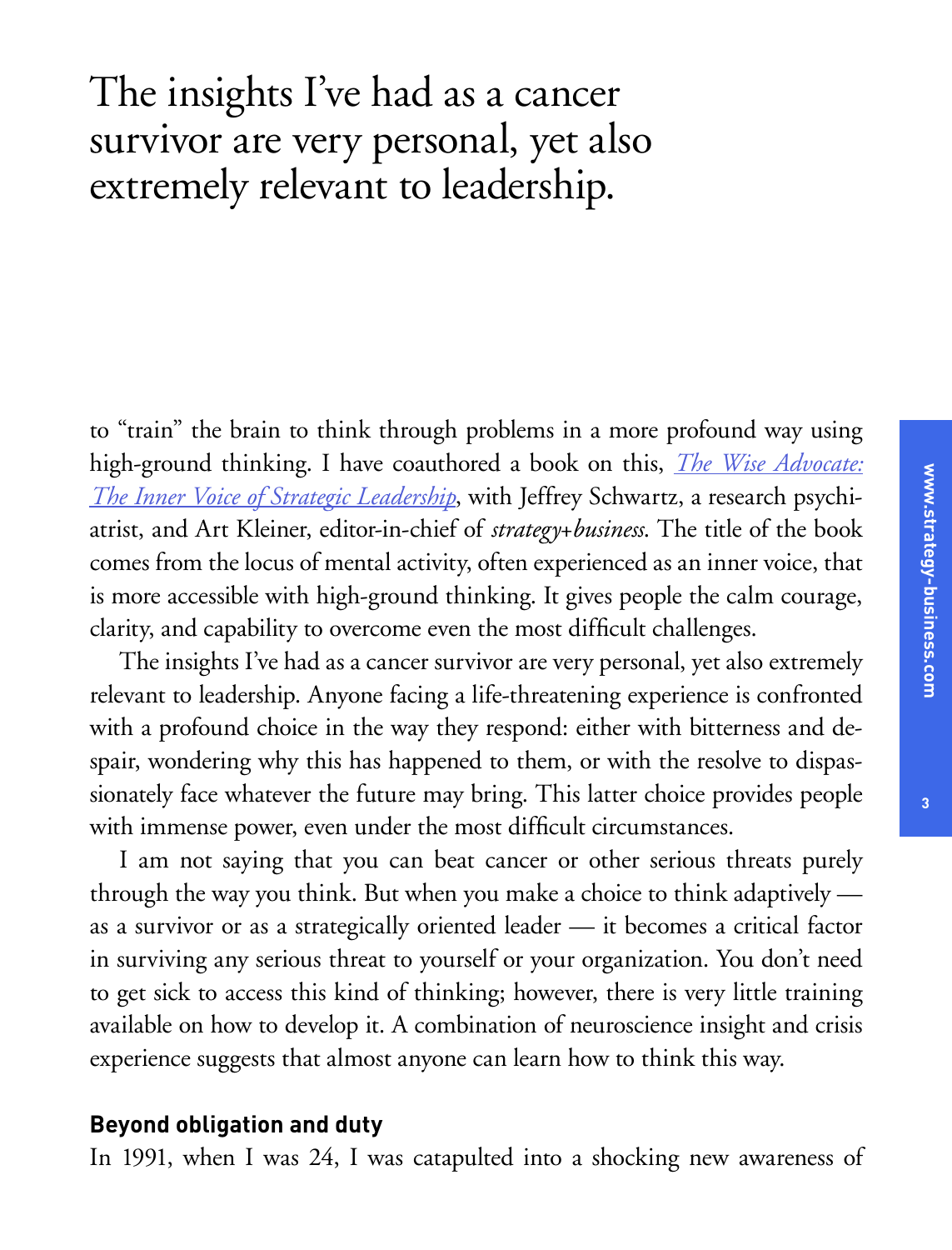I tuned in to a voice that I now know as the Wise Advocate: That voice has been present, informing every day of my life, since then.

cancer. Like many of my friends, I had an entry-level job in a large company — in my case, at a global mining company in my native Australia — and I had married young, in part because most women in my culture and generation did. My husband and I had not yet had children.

Around August that year, I had a faint discomfort in my throat, and I could feel a little lump on the side of my neck. I ignored it for several weeks, and when I eventually visited the doctor, he said he thought it was glandular fever but suggested an ultrasound to be on the safe side. The ultrasound revealed a tumor in the right lobe of my thyroid, and surgery was scheduled quickly. "You'll rest for a week at home, and then get on with your life," the surgeon said.

That turned out to be wrong. The lump was malignant Stage 3 cancer. In the 48 hours following the biopsy, they removed the lump. I needed another operation to stop the cancer from spreading. My husband, unable to face the situation, walked out on me. Somehow, I did not panic. It felt surreal; I knew that my life and the lives of those around me were about to change.

The eight hours waiting for the second surgery were the longest of my life. I let my guard down, and the calm I had felt before vanished; I allowed myself to feel the chaos, confusion, sadness, fear, and uncertainty. I prayed to the God that I believed in: "What's going on? Have I not been a good person?" I felt as if I were being punished. That night, I tuned in to a voice that I now know as the Wise Advocate: That voice has been present, informing every day of my life, since then. How I discovered it and how I was able to benefit from that discovery are the lessons that I now pass on in my leadership coaching.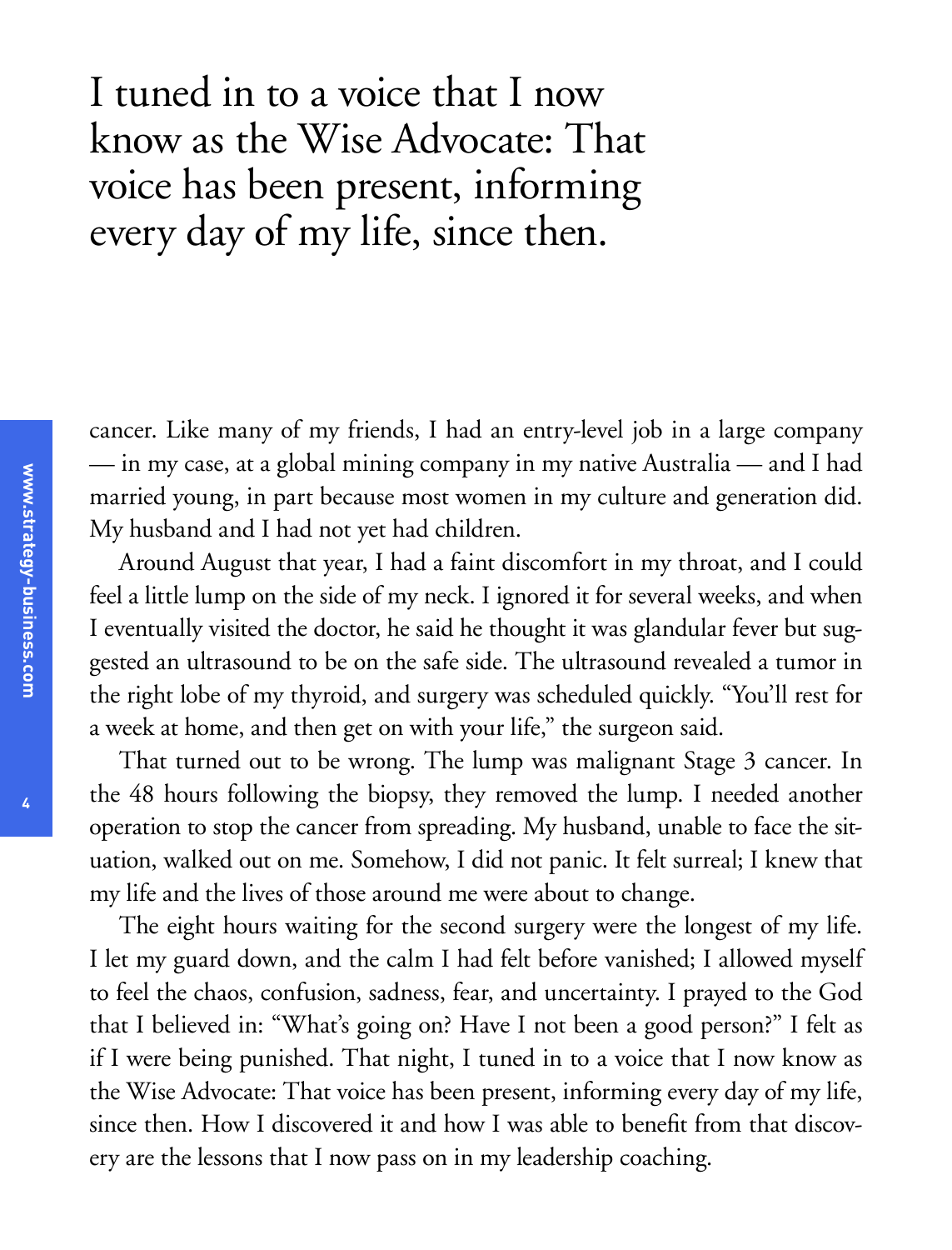The second surgery took all day because the tumor had spread. I was then in intensive care for two weeks. I knew nothing about near-death experiences, but I experienced two of them, in which I was aware that an aspect of me was up on the ceiling, serenely looking down at my physical self. I could see the monitor with the flat line and the nurses racing in, trying to revive me. I was in a state of complete bliss: beautiful, clear; I felt no emotion and no judgment. I had an awareness of my awareness: I knew I was experiencing something that showed me I was bigger than just my physical body. Each time, I heard the stern male voice I had first heard during my night of panic say, "It's not your time yet." Each time, I was catapulted back into my physical body.

#### **Every ounce of focus**

The document I received explaining the surgery actually contained the words "six months to live." I simply looked at the doctor and said, "How do you know that for sure?" He admitted it was just an estimate. There was a window of opportunity for me.

Rather than *fight to not die*, I decided to *fight to live*. That reframing and refocusing was critical for me. It has since become a grounding principle for the way I advise leaders, and also for the advice and support I give to the cancer patients I counsel: *Focus on what you want, not what you don't want*. When deceptive messages of despair come in from your brain, don't try to suppress them or push them away: They will just get more powerful. Instead, use your will and every ounce of energy and focus to fight for what you want. Reframing and refocusing attention are key strategies to winning the inner battle of self-defeating thoughts or deceptive brain messages.

For me, fighting for life meant I needed to create different circumstances: to take my focus, my will, and my life to a new space that would allow for my healing. I felt that my decisions were aligned with that higher order, and I would not be swayed. Soon after I left the hospital and went to my parents' house in Melbourne, I received a recruiting phone call from an HR manager of BHP Coal in Brisbane, about 1,000 miles away. He knew me from a national industry group we were both active in. He asked why I hadn't applied for the job he had advertised internally. I was working for a different division of BHP at the time. I told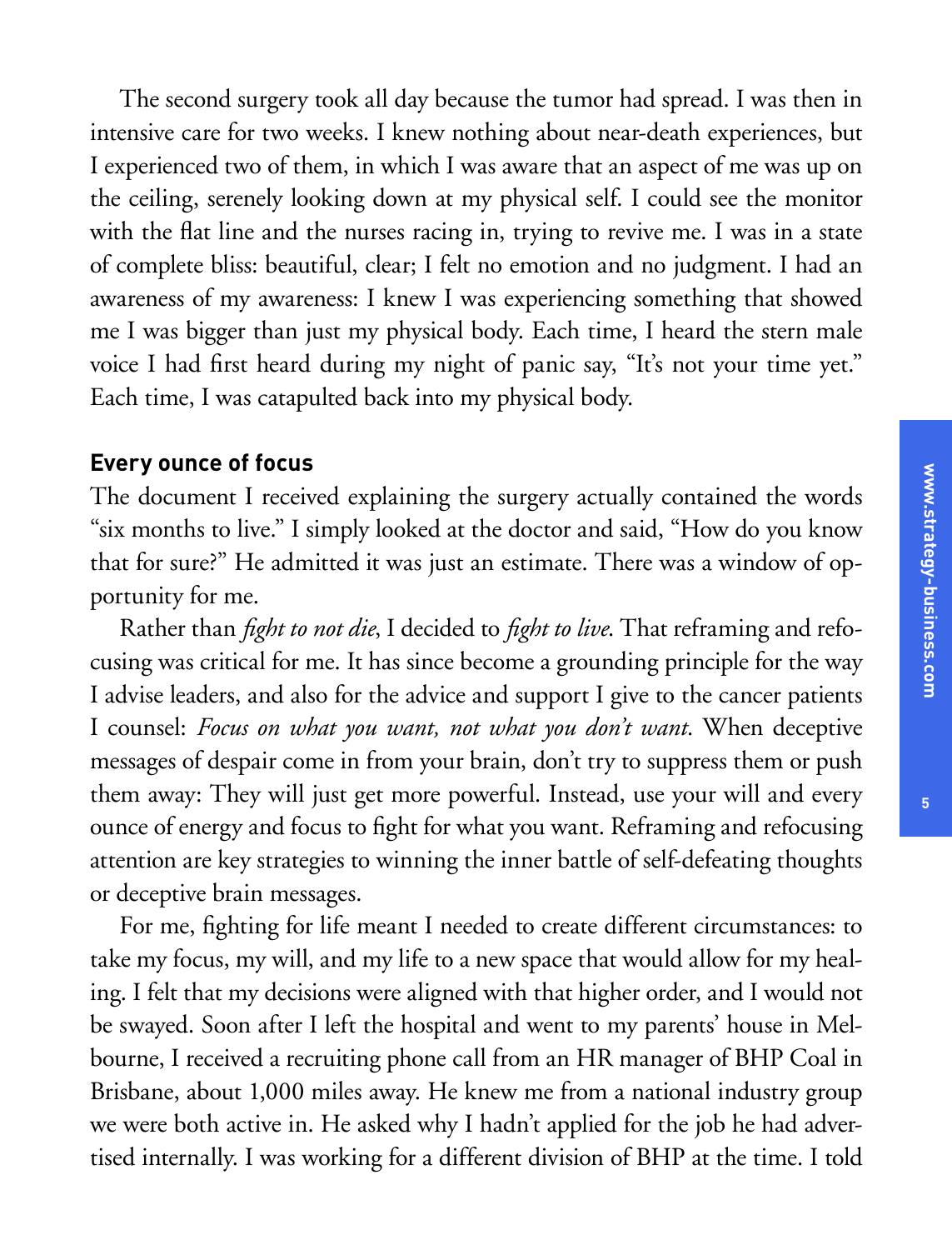him about my cancer treatments. "That's no excuse," he said. "Get up here and have an interview and then make up your mind."

During the interview, I was offered the job on the spot. It was a hard decision to leave my family, who wanted to care for me, but when I turned to my inner voice, my Wise Advocate, I understood that facing this challenge would help heal me. I moved to Brisbane.

At the time, I read every book I could find on cancer; nutrition; and spiritual, mental, emotional, and physical self-care. I needed to understand what would work for me. I wanted to create a sense of certainty for myself and my brain. I became supremely sensitive to my inner and outer worlds, and the effect that the interplay between them had on my experience of life and my sense of well-being. Today, this would be called applied mindfulness. I became aware of how my body reacted to different foods, to my use of different words, to different environments, to the people around me. I found myself in a new space of heightened awareness. I realized that I knew what wellness felt like because I knew what the lack of wellness felt like. Now I was able to connect with and calmly express my own voice in alignment with the guidance of my inner Wise Advocate. It was a journey of self-awareness and self-reliance that I now draw on to enable business leaders to construct more adaptive, innovative, and creative solutions to their everyday challenges.

#### **Life, leadership, and legacy**

My curiosity and need to understand my situation led me to learn about various healing traditions, including reiki, homeopathy, acupuncture, meditation, mindfulness, epigenetics, and later, the study of neuroscience. In 2000, I left my job at BHP Coal and retrained to be an executive leadership coach. In studying the brain, I learned how habitual thinking affects the pathways of mental activity, and how people can refocus those habits to create a sense of well-being and a capacity to navigate the world more adaptively. I learned that our mental and emotional experience becomes our physical experience. And more importantly, I learned that I had charge of this if I paid close attention.

We are all at the steering wheel of our lives, but few of us are taught how to "drive" our brain and our mind — let alone learn what's "under the hood."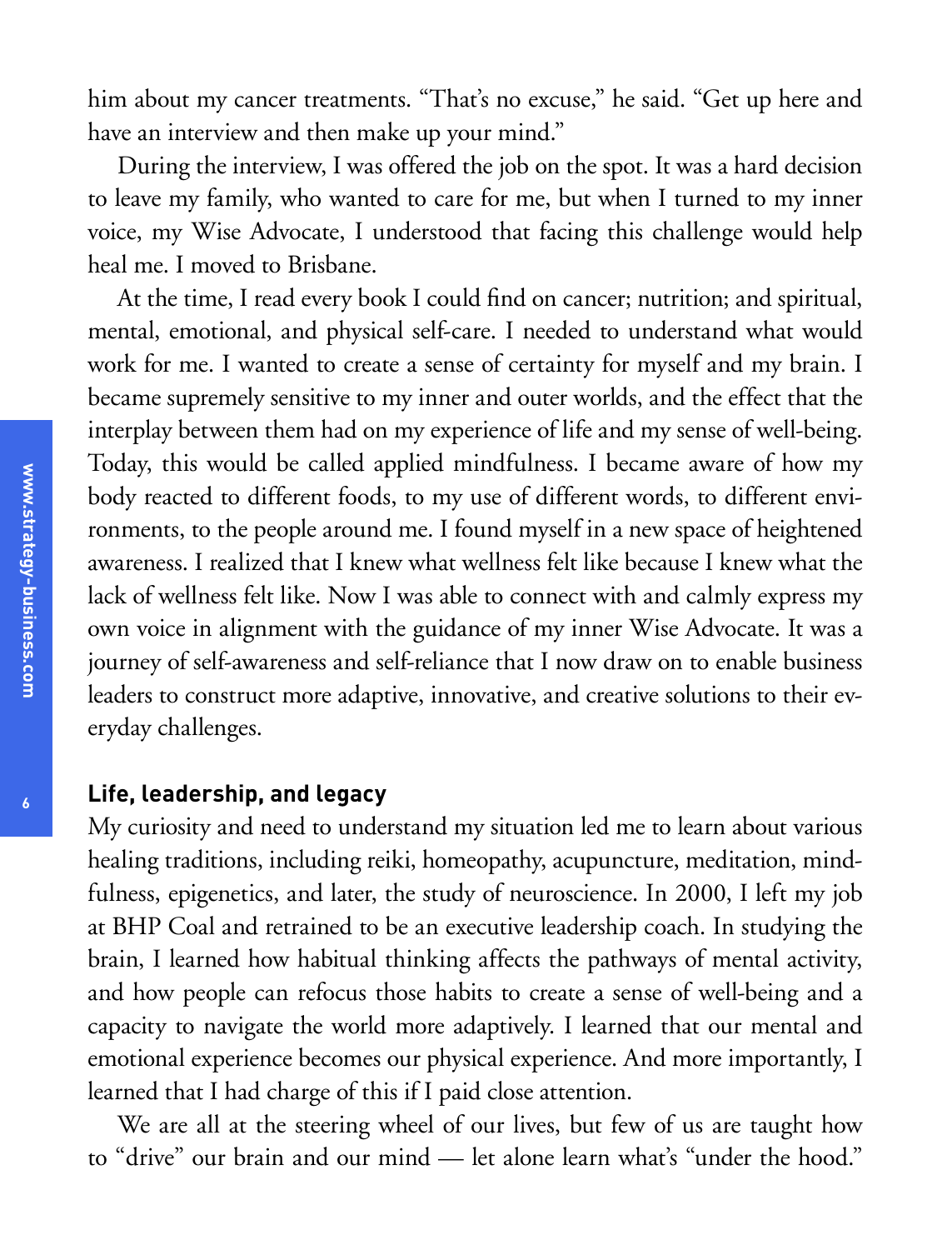# We have the capacity to deploy our executive brain with applied mindfulness and exercise our "free won't."

I think of the brain as the hardware and the mind as the software, the set of instructions that allows us to act. The brain is the biological organ in which neurons and other cells process and transmit sensations, feelings, thoughts, and emotions. The mind is active: the source of choices and decisions you make about how and where to focus your attention. Even when we recognize our own patterns, we are not always the driver. Under pressure, the brain can kick in with automated or habituated patterns of thought, mental activities, and behavioral patterns that will have us react to our circumstances in reflexive ways. We do, however, have the capacity to deploy our executive brain with applied mindfulness and exercise our "free won't."

Megan (not her real name) is the executive director of marketing for a national enterprise in Australia. She came to me for coaching because she felt completely overwhelmed in her position of authority — even though she had the experience to do the job, she was convincing herself that she wasn't up to it. Through a process of gentle inquiry, she discovered that the inner narrative she was listening to was not only inaccurate but self-defeating, because it related to an early stage in her career and did not take into account all the experience she had gained. By paying closer attention to her thinking and encouraging her curiosity, Megan was able to accept that she now had the capability, knowledge, experience, wisdom, strength, and resilience to succeed at her current challenges, rather than allowing habituated automatic patterns of thoughts and behaviors to kick in. She accessed high-ground thinking, which enabled her to make wiser decisions, which resulted in more balanced, adaptive, successful, and fairer outcomes.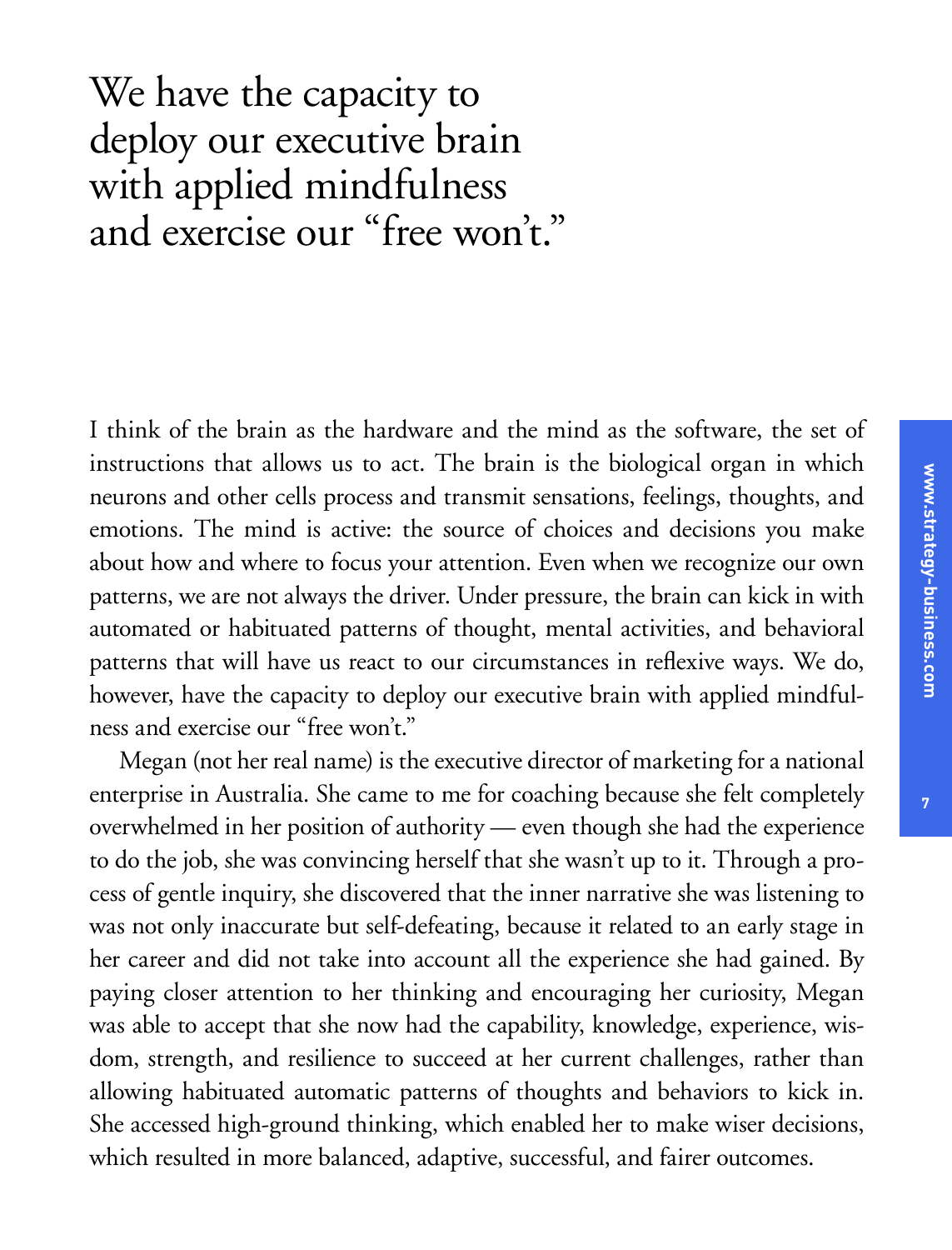## I realized what was working to help me in my difficult circumstances could be used to help others: leadership as service.

My own journey toward greater mindfulness and the benefit of the insights I've gleaned from formally studying the neuroscience of leadership have driven me to educate and empower people to become true leaders of their own path to help them put themselves in the driver's seat of their own lives. I realized what was working to help me in my difficult circumstances could be used to help others: leadership as service.

I have seen a similar kind of awakening among many leaders I work with. If you have grown up stifling your own creative expression — to appease or please others, to fit in, or to align with others' agendas — when things don't go to plan, you can argue that the circumstances should be different, but that doesn't change anything: You didn't allow yourself to try and find a solution. In fact, a failure like this amplifies your frustration, suffering, and stress — and exacerbates the overall stress in the organization around you. The tide starts to turn only when you accept the circumstances and take full responsibility for shifting your focus, thinking adaptively, and speaking up.

Michelle (not her real name) is the head of an international design brand. She juggles a young family and executive MBA studies as well as a demanding role, leading an enterprise headquartered in Saudi Arabia that employs more than 2,000 employees worldwide. Her greatest challenge was saying "no," and this was leading to frustration. "I've always been a fixer and a doer, and now I'm starting to resent it," she told me. "Everyone else seems to have a life except for me. When I realized just how much responsibility I was automatically assuming with my instant 'yeses,' I started to get really cross with the expectations I assumed."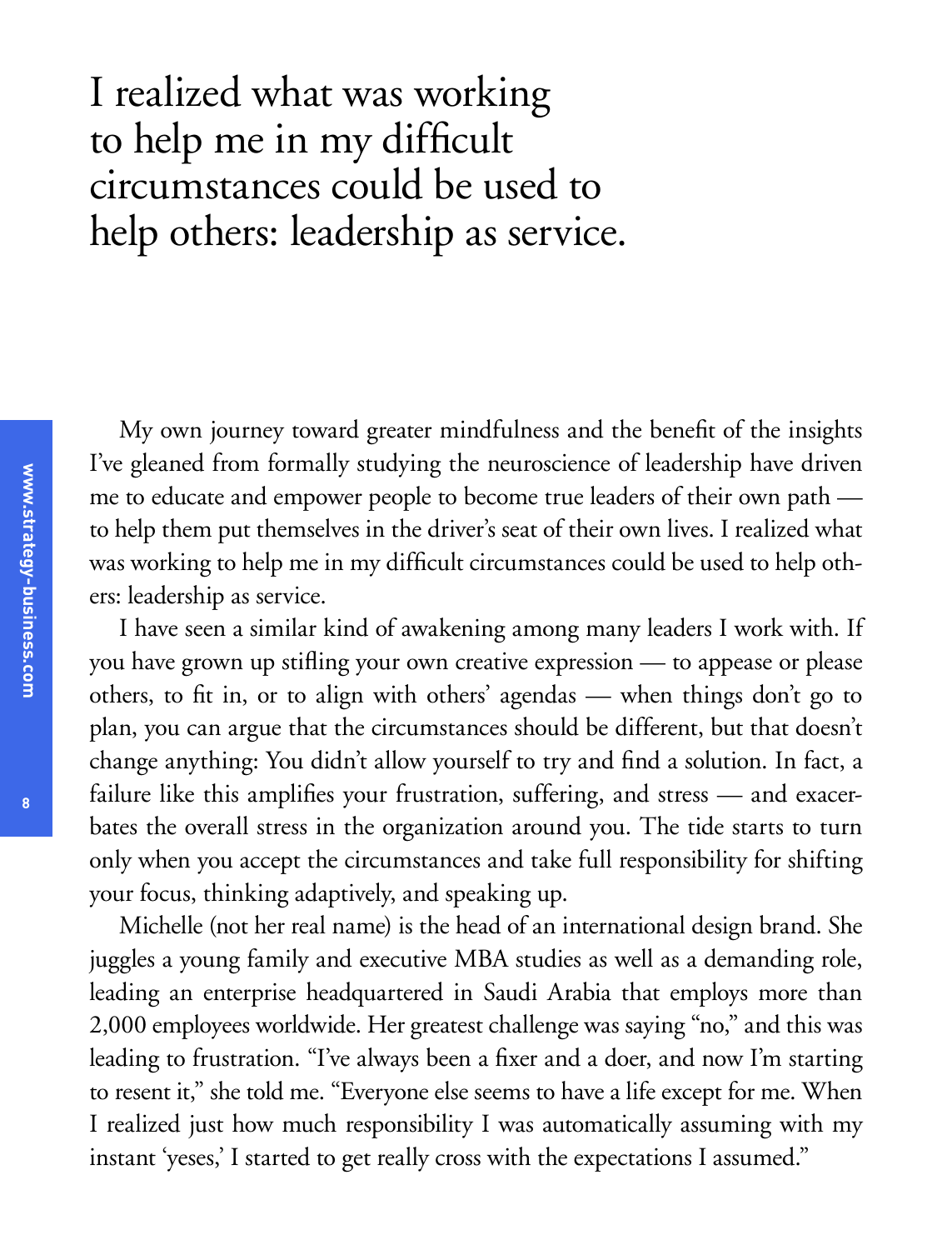Over the last two years, Michelle also has been battling breast cancer, requiring her to fly back to Australia for extended periods away from the business and her family to have medical treatments. Executive coaching sessions have given Michelle an opportunity to consciously pause and reset. She was able to observe the impact of a habituated "yes" inner narrative. "Saying no and asserting healthy boundaries allows me to take better care of me. I'm more fully understanding what it means to 'tune in' and listen to the wisdom of my body," she said. "I'm not cutting corners for myself anymore. I realize if something doesn't feel right, it's because it's not right. I realized my body has a voice too. My body warned me — not to change me, but to change my priorities — to look after myself, too."

Michelle has learned to revalue everything she commits to, and will often pause when she receives a request, asking herself, "If I say yes to this request, what am I saying no to?" This enables her to prioritize more mindfully before committing her time and efforts.

As you shift your focus, you are more likely to find your own inner voice: the voice of the Wise Advocate. And you may resolve to use that voice to help others, in your family, organization, and community. In the process of *reframing* your approach to life, leadership, and your legacy, your brain circuits settle into new patterns, aligned with a broader body of values. Those values become part of the fabric of your thinking and how you navigate your life.

### **A lifelong exercise**

In business, the further up the ladder you climb, the more challenging the decisions you need to make: Your problems will increase to match your new proficiency. I saw this firsthand at the end of 2009 when I was diagnosed with cancer again — this time, a brain tumor and bone cancer. At that point, my circumstances were very different. I had remarried and again divorced, and was raising two children, ages 8 and 10, as a single parent. I had been working as an executive coach with my own clientele for a decade.

I had been studying neuroscience for two years, and suddenly I was talking with neurosurgeons about my own brain. I knew just enough to ask them troubling questions, like: "This tumor is sitting on my prefrontal cortex. How will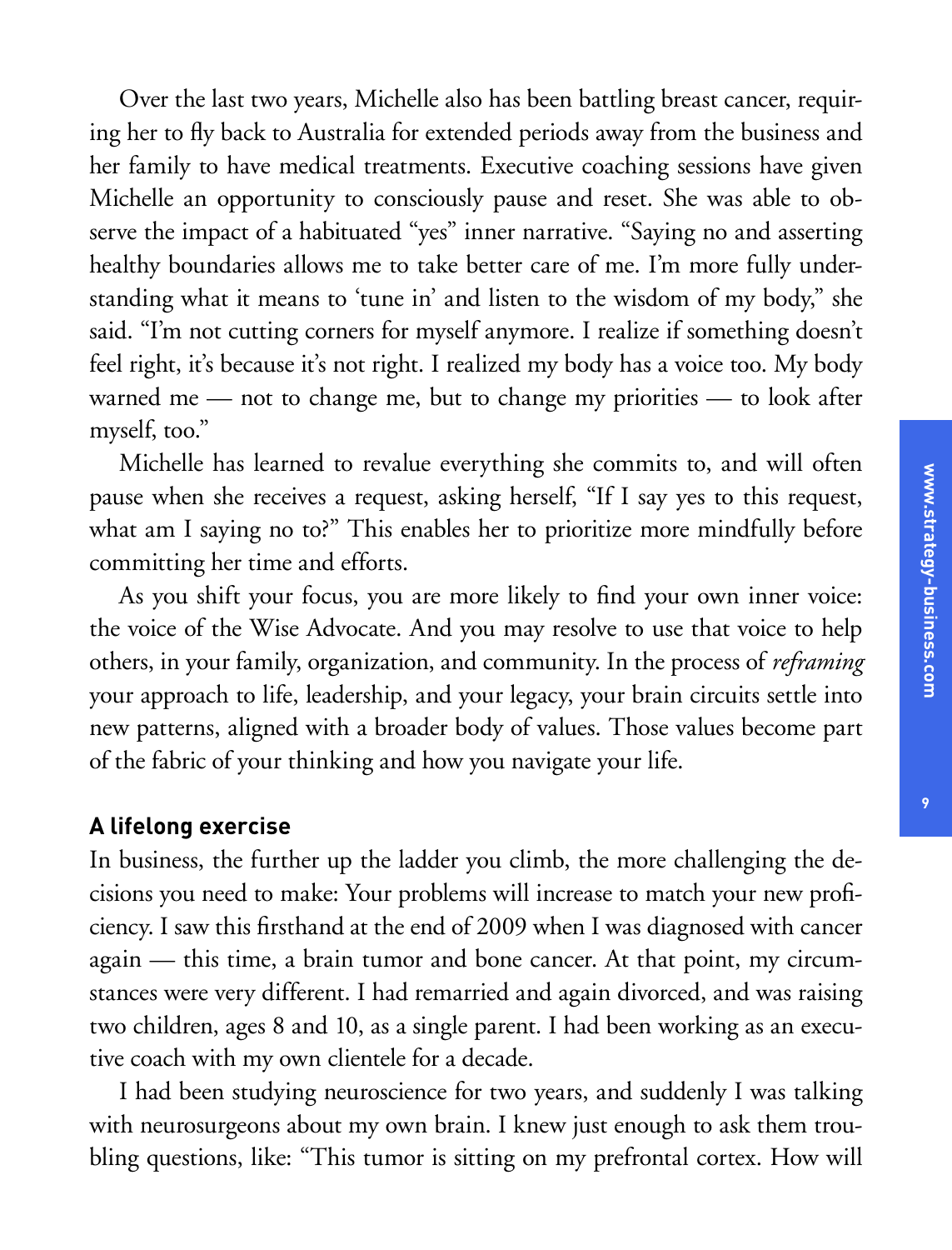## "If you could have anything or be anywhere by this time next year, what would that outcome be?"

my capacity to think be affected after it is removed?"

The surgery was booked for the end of January 2010, and I chose not to tell my family right away, which meant I had to go through the holidays suppressing a secret that was eating me up inside. I continued to listen to my Wise Advocate, but I was uncertain of the outcome. I got my affairs in order. I bought puppies for the kids to comfort them in case the worst happened. I gave some valuables to my closest friends as gifts if I didn't return.

To my surprise, I opened my eyes on January 29, and began a process of recovery. Having studied neuroscience and especially the concept of self-directed neuroplasticity — the more technical term for training to think in the highground portion of the brain — I learned to meditate better and focus my attention on healing. Within six months, I was walking and talking perfectly well, and my bone cancer had disappeared.

Today, when I work with clients, I ask them to focus on the question "What do you really want?" The default answer is typically what they feel they must ask for, which is based on what they feel is possible or the threat they want to avoid. I often have to ask them again, acknowledging what they don't want, but then shifting from threat to reward. "You've just told me about your role in your business — the frustrations you have to navigate and the disappointments you tolerate. But if you could have anything or be anywhere by this time next year, what would that outcome be?"

When Neil (not his real name) came to me for coaching, he was a senior executive with a leading international bank. Initial conversations showed that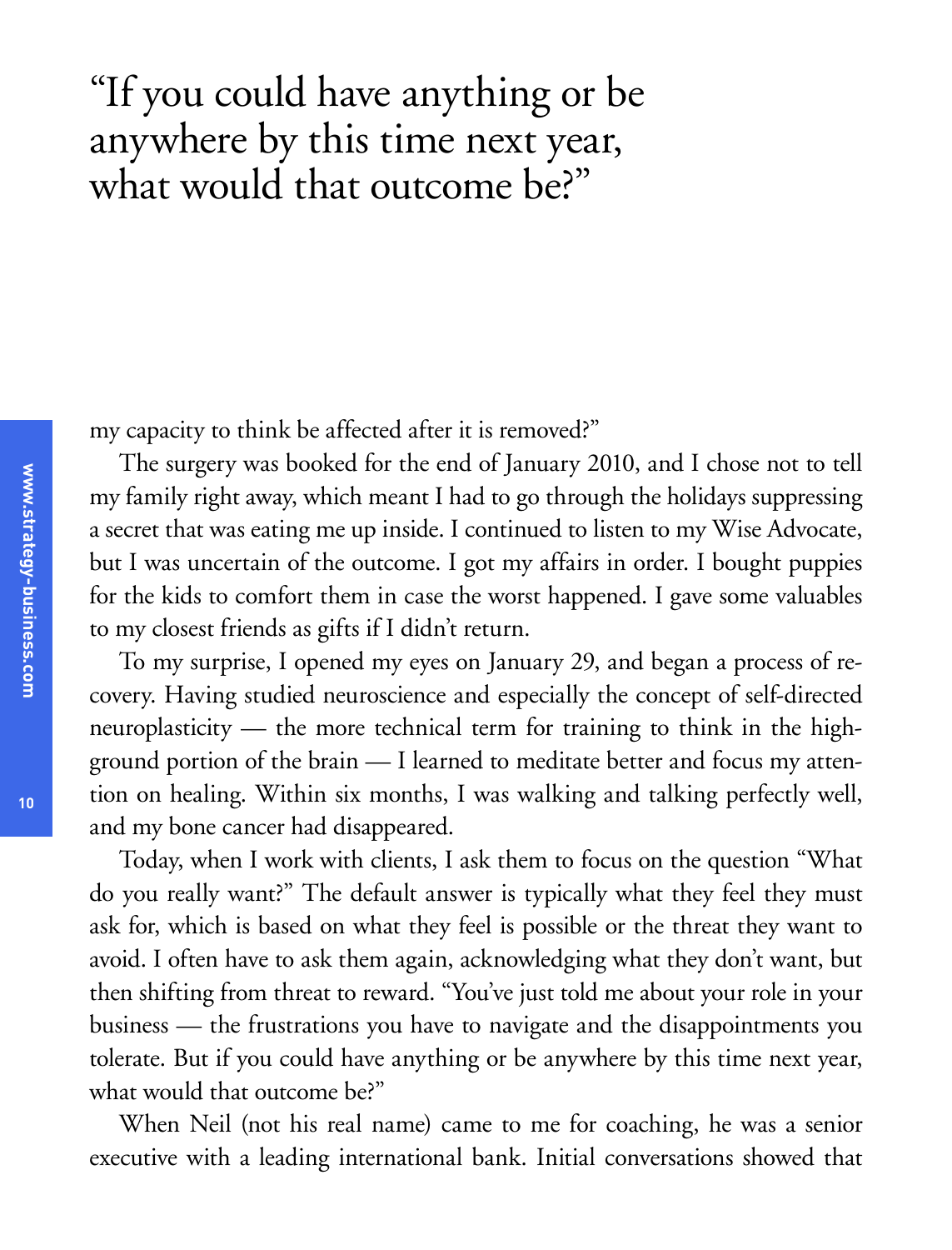Neil's modus operandi was always to minimize potential threats that might affect business targets because he felt this would reflect well on his leadership; his real goal, however, was to try to be an inspiring leader. The coaching showed him how to reframe the situation to be positive rather than defensive, to focus his attention on who he needed to *be* rather than what he needed to *do*. He soon became known within the bank as "the intent man" because he would insist on clarifying what people wanted instead of what behavior would have an impact — the very lesson he had needed to learn.

This subtle shift to reframe a situation makes a profound difference in people's capacity to think in a more adaptive way. It requires them to transcend the limits of their current reactive thinking, and when they do, they give their mind permission to play in a field of unlimited, creative possibility. In this space they can dare to define their future, and they can feel their own energy rising and expanding.

When these people have sight of what they want their future to be, they then have to think through the means of realizing it. Is this something they have direct control or influence over? Does it depend on other people? Is it inspiring? Is it measurable? How will they know when they're getting close? Knowing *why* they want it is vitally important because this connects with their deepest values and helps them remain positive when desire or willpower is not enough. It is when people experience their desired future in this way, as if they're already there, that they can envision a path to getting there and making it possible. Leadership as service is a product of this kind of thinking because of the clarity that it can bring and the imperative for action that it drives. It requires thinking in a different, more focused way, and this kind of attention can impact, for good, the cognitive resources available to any leader.

A focus on what people don't want — that is, "I don't want to fail," or, in my case, "I don't want to die" — is much less empowering than a focus on what they do want: "I want to succeed as a leader and create something significant and worthwhile," or "I want to live well." In difficult circumstances, this reframing helped me (and my clients) see a desired outcome and understand it more clearly — and it also made me even more determined to give my all in trying to reach it. +

**11**